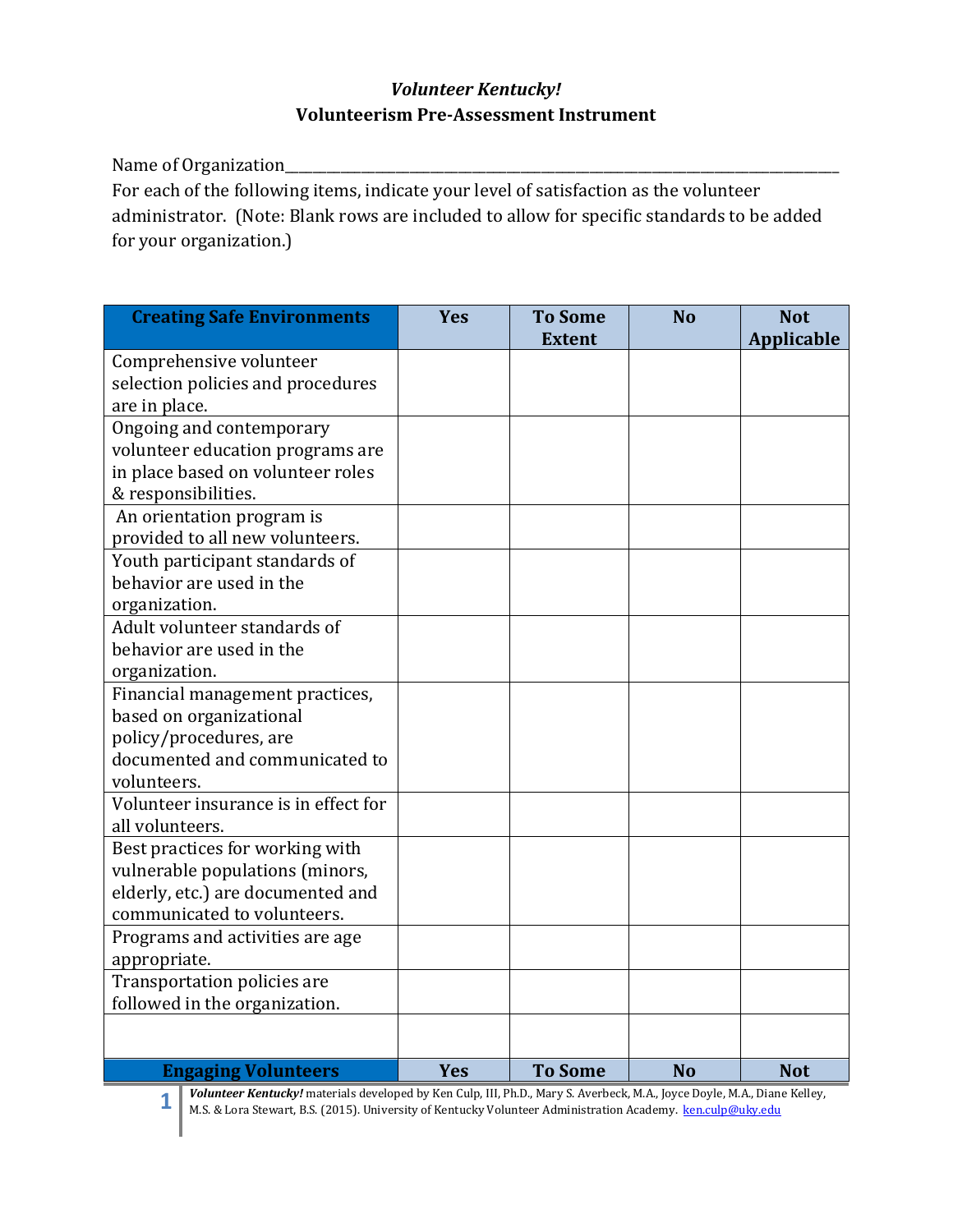|                                     |            | <b>Extent</b>  |           | <b>Applicable</b> |
|-------------------------------------|------------|----------------|-----------|-------------------|
| Volunteer recruitment strategies    |            |                |           |                   |
| reach beyond traditional            |            |                |           |                   |
| audiences.                          |            |                |           |                   |
| Volunteer retention strategies are  |            |                |           |                   |
| intentionally implemented.          |            |                |           |                   |
| Volunteer roles are flexible and    |            |                |           |                   |
| can be adapted to meet changing     |            |                |           |                   |
| needs.                              |            |                |           |                   |
| Volunteer corps is representative   |            |                |           |                   |
| of the audience being served.       |            |                |           |                   |
| Generational and/or cultural        |            |                |           |                   |
| differences are considered in the   |            |                |           |                   |
| volunteer administration plan.      |            |                |           |                   |
| Technology is used to               |            |                |           |                   |
| communicate and provide             |            |                |           |                   |
| learning opportunities for          |            |                |           |                   |
| volunteers.                         |            |                |           |                   |
| Professional staff is aware of and  |            |                |           |                   |
| responds to trends in               |            |                |           |                   |
| volunteering.                       |            |                |           |                   |
|                                     |            |                |           |                   |
| <b>Administering Volunteer</b>      | <b>Yes</b> | <b>To Some</b> | <b>No</b> | <b>Not</b>        |
| <b>Management Systems</b>           |            | <b>Extent</b>  |           | <b>Applicable</b> |
| Professional staff is recognized as |            |                |           |                   |
| volunteer administrators.           |            |                |           |                   |
| Professional development            |            |                |           |                   |
| opportunities are available for     |            |                |           |                   |
| staff related to volunteer          |            |                |           |                   |
| administration.                     |            |                |           |                   |
| Risk management systems are         |            |                |           |                   |
| utilized.                           |            |                |           |                   |
| Orientation for new professionals   |            |                |           |                   |
| related to volunteer                |            |                |           |                   |
| administration is utilized.         |            |                |           |                   |
| Evaluation tools are utilized to    |            |                |           |                   |
| determine volunteer                 |            |                |           |                   |
| contributions.                      |            |                |           |                   |
|                                     |            |                |           |                   |
|                                     |            |                |           |                   |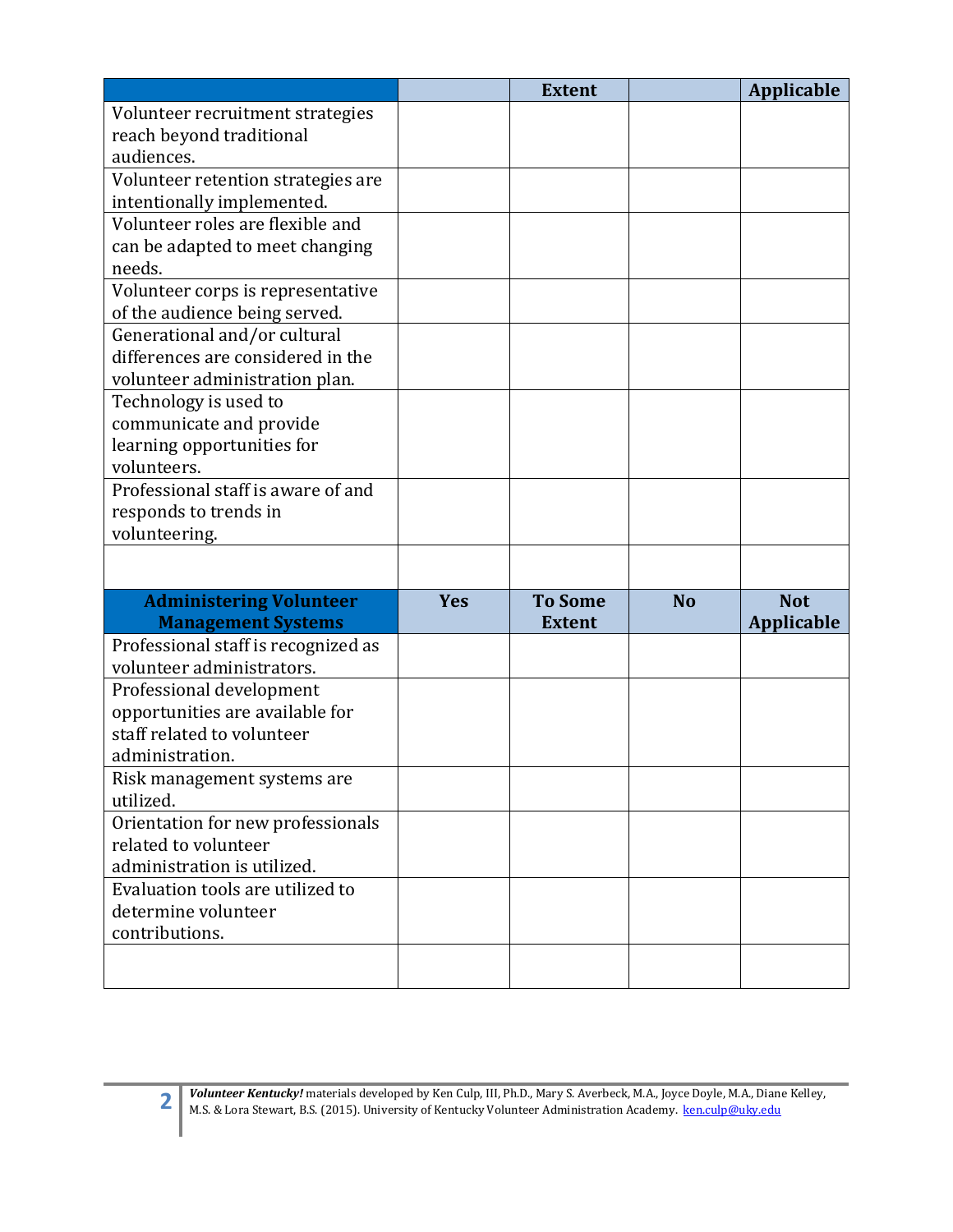| <b>Yes</b> | <b>To Some</b> | <b>No</b>     | <b>Not</b><br><b>Applicable</b> |
|------------|----------------|---------------|---------------------------------|
|            |                |               |                                 |
|            |                |               |                                 |
|            |                |               |                                 |
|            |                |               |                                 |
|            |                |               |                                 |
|            |                |               |                                 |
|            |                |               |                                 |
|            |                |               |                                 |
|            |                |               |                                 |
|            |                |               |                                 |
|            |                |               |                                 |
|            |                |               |                                 |
| <b>Yes</b> | <b>To Some</b> | <b>No</b>     | <b>Not</b>                      |
|            | <b>Extent</b>  |               | <b>Applicable</b>               |
|            |                |               |                                 |
|            |                |               |                                 |
|            |                |               |                                 |
|            |                |               |                                 |
|            |                |               |                                 |
|            |                |               |                                 |
|            |                |               |                                 |
|            |                |               |                                 |
|            |                |               |                                 |
|            |                |               |                                 |
|            |                |               |                                 |
|            |                | <b>Extent</b> |                                 |